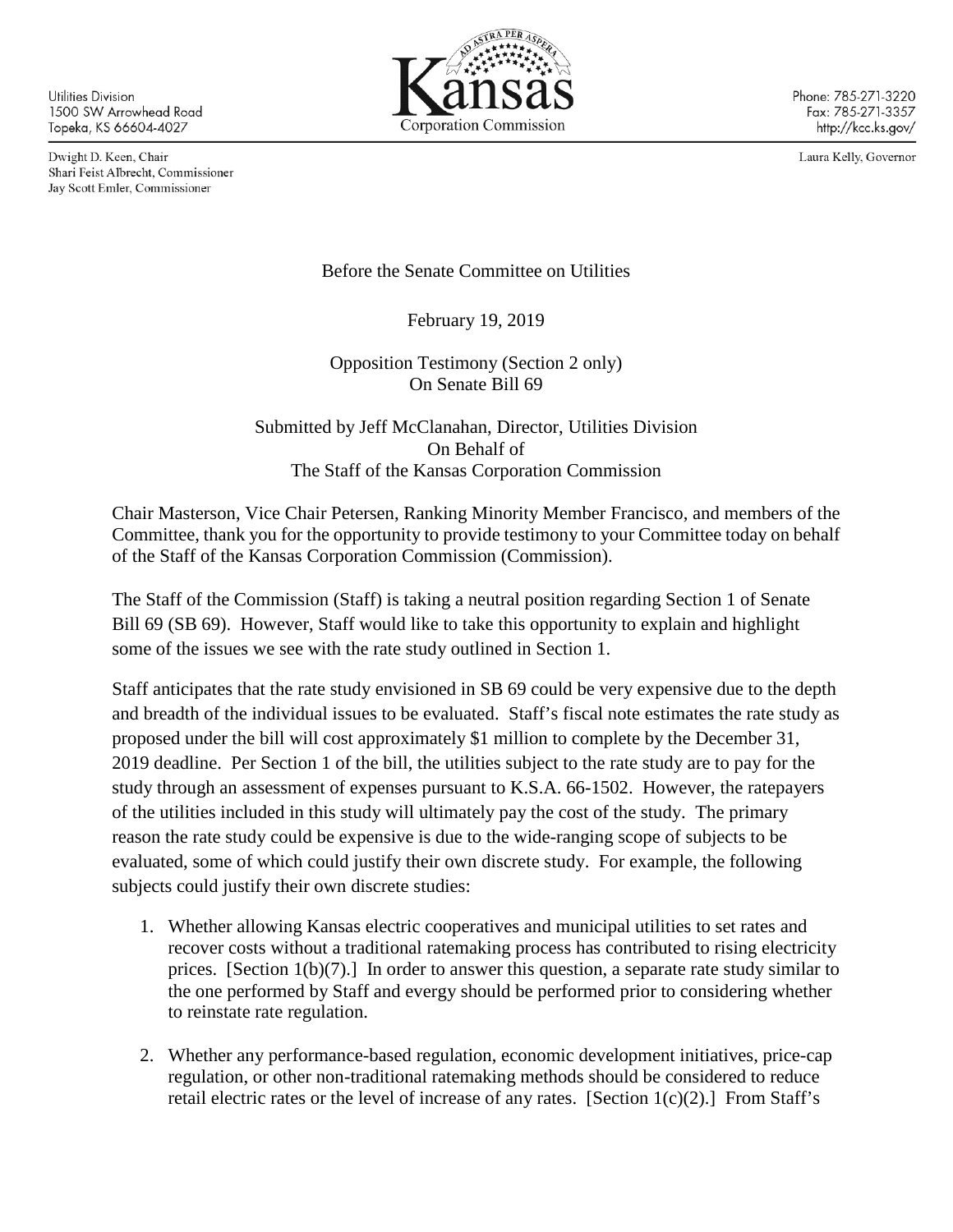perspective, performance-based regulation, price-cap regulation, or other non-traditional ratemaking methods should be considered in a separate study. Due to the complexity of these methods and the number of variations under which they are implemented, a general overview could not provide much value or meaningful insight. More specifically, the concepts for alternative ratemaking methods are well-know, but any guidance from the study that would validate a transition will require a detailed analysis.

3. Whether competitive markets for retail electricity could benefit Kansas consumers. [Section 1(c)(3).] Retail choice is a highly complex issue that has been implemented in many different ways. Again, a general overview could not provide any meaningful insight. The Kansas Industrial Consumers Group (KIC) states in its testimony that "KIC has not and is not pursuing any discussion to move Kansas towards deregulation." <sup>[1](#page-1-0)</sup> In addition, the Citizens' Utility Ratepayers Board was even more narrowly focused when it stated, "To summarize, CURB's recommendation is that Kansas needs further independent study regarding how, if at all, to revise or supplement the current utility regulatory scheme in Kansas."<sup>[2](#page-1-1)</sup>

Staff is opposed to Section 2(b) of SB 69. Section 2(b) requires the Commission – *in determining just and reasonable rates –* to evaluate the competitiveness of any *proposed* electric rate with those of comparable public utilities in surrounding states. It also requires every order approving an increase in base rates of an electric or gas public utility to include *findings of fact* regarding the impact of the rate increase on the Kansas economy. In order to address these new requirements, the most efficient procedural process would be for the Commission to issue a nonfinal or interim order with its revenue requirement increase or decrease decision along with its rate design decision. Staff would then need to perform a rate comparison analysis to comparable utilities in surrounding states and conduct an economic impact study for Kansas for any increase in rates. Both of these steps will require additional time, but the economic impact study will require two to three months to complete. This effectively means that the current requirement for the Commission to issue an order within 240 days pursuant to K.S.A. 66-117(c) would need to be extended to between 330 and 360 days. Moreover, this additional regulatory lag will have a negative impact on Kansas' investor-owned utilities ability to earn their Commission authorized return. And, if riders and surcharges are eliminated in the future, the utilities' ability to earn their authorized return will be further eroded, which will lead to more frequent rate cases.

Staff believes these statutory changes are premature. The rate study outlined in SB 69 contemplates a large number of potential changes, including transitioning the rate case process in Kansas to alternative ratemaking methods or retail choice. If a transition to a different form of ratemaking is legislatively mandated, some alternative forms of ratemaking or retail choice will most likely make the requirements included in Section 2(b) unnecessary. However, if the ratemaking process in Kansas remains the traditional rate base/rate of return method<sup>[3](#page-1-2)</sup> currently in

 $\overline{\phantom{a}}$ 

<span id="page-1-0"></span><sup>1</sup> Testimony of Jim Zakoura dated January 24, 2019, Regarding the KCC Rate Study, Before the Senate Utilities Committee, January 30, 2019.

<span id="page-1-1"></span><sup>2</sup> Citizens' Utility Ratepayer Board, Testimony Regarding KCC Staff's Rate Study, January 30, 2019.

<span id="page-1-2"></span><sup>&</sup>lt;sup>3</sup> Staff notes that several alternative ratemaking methods rely on traditional rate base rate of return ratemaking, which would also most likely make using rate comparisons or economic impacts to set rates illegal.